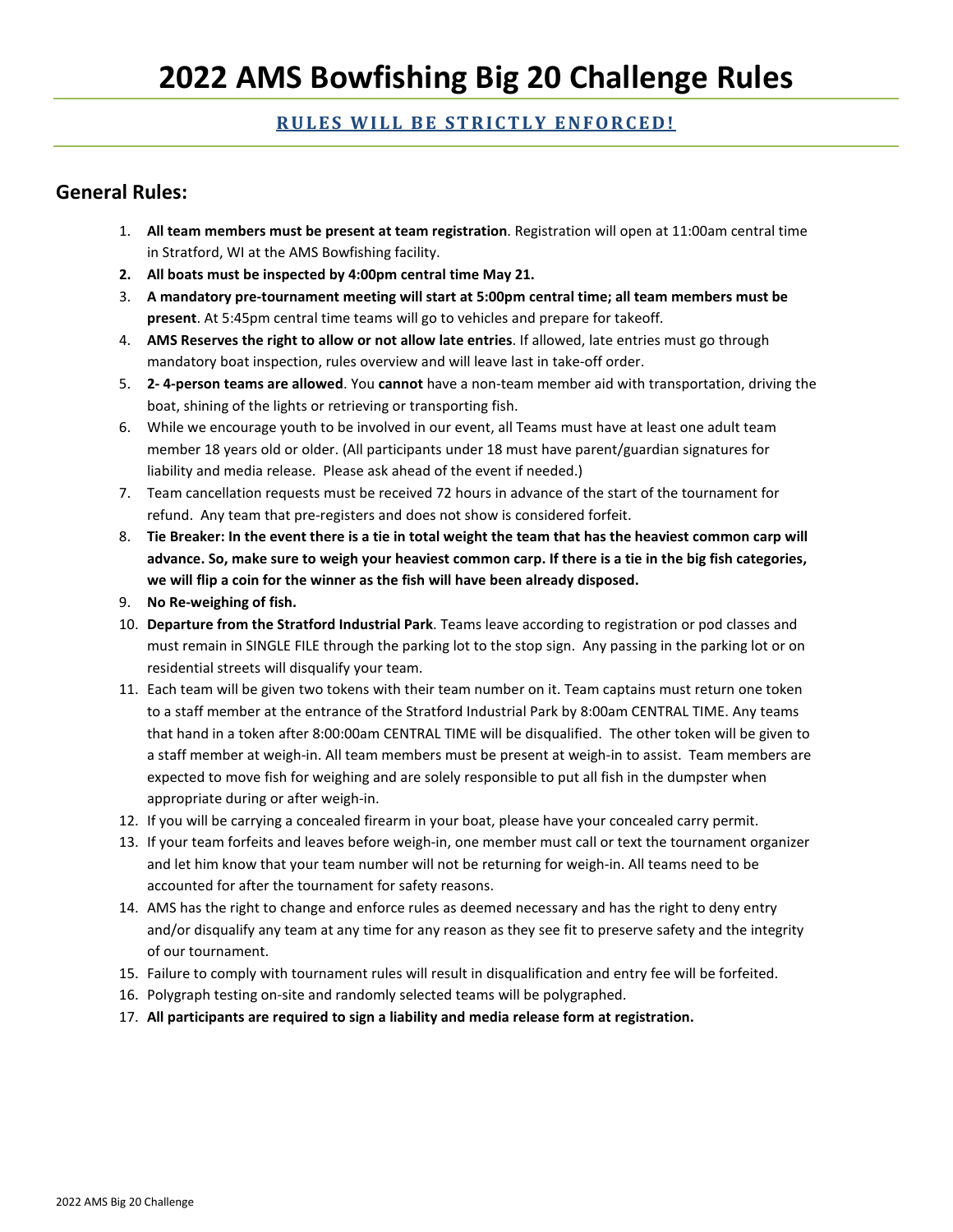## **Boundary Rules:**

- 1. Boundaries: any public waters in **Wisconsin** that have a public boat launch. Public boat launch means any boater can use the launch and it is open to the public. You cannot use a private boat launch or shoot fish in a private pond or lake.
- 2. **Mississippi River:** You can shoot the Minnesota and Iowa side of the Mississippi River however you cannot go past the railroad tracks on the Minnesota or Iowa side. You cannot launch a boat on the Minnesota/Iowa side. All boats must be launched from the Wisconsin side.
- 3. If you are bowfishing the Minnesota side of the Mississippi River you must obey the Minnesota regulations.
- 4. If you are bowfishing the Iowa side of the Mississippi River you must obey the Iowa Regulations.

## **Fish & Fishing Related Rules:**

- **1. 10 Limit on Buffalo. Teams may weigh no more than 10 Bigmouth or Smallmouth Buffalo combined.**
- 2. **Legal Species:** Any Legal Species by Wisconsin Regulations. Please check the WI regulations directly to be sure this list remains accurate. Rough fish include suckers, common carp, Asian carp (bighead, black, silver and grass), goldfish, redhorse, freshwater drum, burbot, bowfin, gar, buffalo, lamprey, alewife, gizzard shad, smelt, mooneye, and carpsuckers (quillbacks).
- 3. **Catfish will not be allowed to weigh in.** No dumping of catfish in dumpsters. (Grounds for Disqualification). Catfish if harvested must remain with team.
- 4. **A Wisconsin fishing license is required anytime you are on the water shooting fish.**
- 5. Winner will be determined by the total weight of their 20 largest fish. No culling at weigh-in, teams are responsible to have their 20 biggest fish ready to be weighed. Only 10 Buffalo (Bigmouth or Smallmouth) will be allowed to weigh in.

## **Vehicle, Boat, Transport & Equipment Related Rules:**

- 1. You must finish the tournament with the same marked vehicle and boat that you started with. Boats and vehicles will be marked for identification and license plates and boat registration numbers will be documented and verified by staff at boat inspection before departure and at the check-in station.
- 2. Each boat must have proper boat registration numbers and papers.
- 3. Each boat must have the following safety equipment. Proper running lights, fire extinguisher, horn or whistle, life jackets for each individual in the boat and one throwable PFD. Each team member must wear a Coast Guard approved life jacket anytime the boat is running faster than no wake.
- 4. Fanboats and airboats must have a solid, welded construction fan shroud that covers the entire prop from top to bottom. Shroud must cover entire front of fan and outer perimeter of blades. Backside of blades can be open. For Example, tacked up mesh with zip ties or rope is not acceptable. It must be a permanent structure in your boat and properly welded. If we feel your shroud is unsafe or marginal, we will not allow you to participate.
- 5. Trailering will be allowed.
- 6. Wisconsin Department of Natural Resources is working with us and will notify us of any complaints and incidents on the water. This also applies while driving your vehicle to your destination. You must obey speed limits and traffic laws. Any citation will be called in to AMS staff and may result in disqualification.

## **Fish Handling Rules:**

- 1. Only single hook gaffs will be allowed in boats the night of the tournament for landing big fish. Nets, snares or gigs are NOT allowed.
- 2. All fish must be shot with bow and arrow and show evidence of such.
- 3. Team members may wade in the water to shoot fish; however, you must stay within 25 yards of the boat at all times. You cannot drop team members off on shore, leave and return to pick them and their fish up.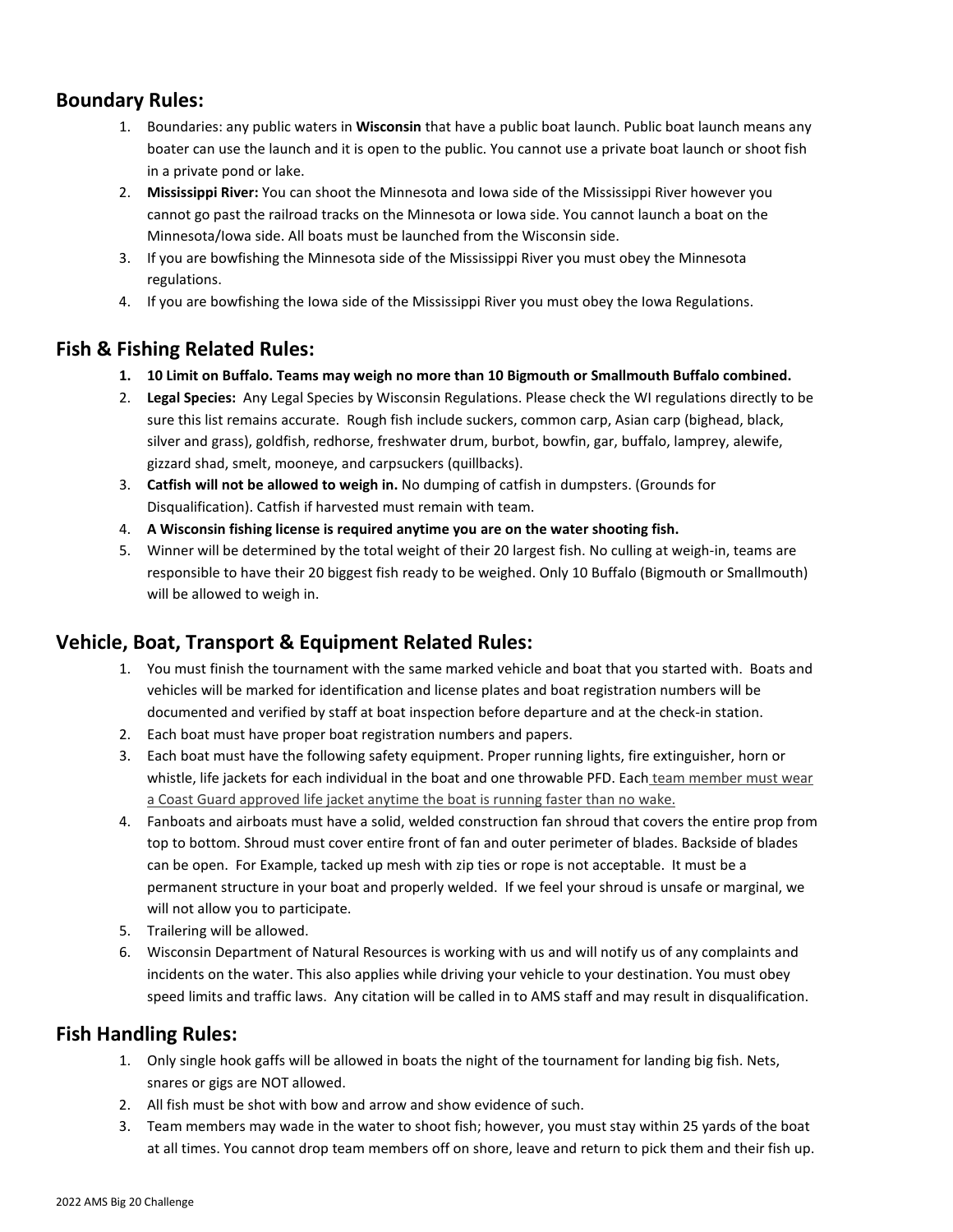- 4. Scouting is allowed, however any boat that is on Wisconsin water with bows, arrows, gaffs, nets, or gigs 24 hours prior to the start of the tournament will be disqualified and entry fee will not be refunded.
- 5. Fish disposal available at weigh-in. NO DUMPING OF FISH BACK IN WATER. It is Illegal to return any fish in Wisconsin waters that have been shot with bow.
- 6. No altering fish to add weight or remove weight. Big fish will be gutted. Small fish must be together in one piece. No gills removed, punched with holes, insides missing or dried out.
- 7. To prevent the spread of aquatic invasive species and disease, Wisconsin law requires that you drain all water from your boat, motor and all equipment before transporting on a highway. Immediately after leaving any waterbody and before leaving any landing or associated parking area, you must remove all attached aquatic plants or animals. **No barrels of fish may return to the AMS Headquarters in water or ice**. **Any dumping of boat water, fish water, or fish remains on the streets or grass is prohibited and will be grounds for disqualification. Fish must be cleaned of debris prior to weigh-in.**

#### **Sportsmanship Related Rules:**

- 1. Teams must respect others on the water. No crowding and no harassing other teams.
- 2. Absolutely no teaming up, no buddy system and no transferring of fish from one boat or vehicle to another.
- 3. Un-Sportsman like conduct will not be tolerated and may result in disqualification, depending on severity. If a warning is given, you will have one chance to resolve the issue. While many issues can be considered Un-Sportsman like, some examples are – blocking highway traffic, blocking multiple boat ramps, blocking fishing holes, waking another boat.
- 4. **Any participant involved in poor sportsmanship, heated arguments or similar behavior will have their team warned or disqualified at AMS staff option. We will not allow any altercation, including inappropriate cursing of others before, during or after the tournament. All TEAMS involved will be warned or disqualified regardless of fault. You are guilty by involvement. Zero tolerance.**
- 5. **Any physical altercations by participants will result in the team being disqualified and banned from any future AMS Bowfishing events and will be asked to leave immediately.**
- 6. Any accusation of a team cheating must be accompanied by a \$100 protest fee and concrete evidence of such. Photos, videos, proof of citation etc. If tournament staff agrees with your protest, the protest fee will be refunded and the accused team will be disqualified.
- 7. AMS Tournament staff will have final decision on all protest claims and complaints.

#### **No Alcohol Permitted Rule:**

**1. No alcohol or drugs permitted, before, during or after our tournament. All teams will be asked if you have any alcohol during boat inspection, if you do you will be given one chance to remove it before we inspect your boats. We will store your alcohol if necessary and can be picked up at the end of the tournament. Once your boat has passed inspection if you or a team member is caught with alcohol the team will be disqualified. If a team returns to weigh in and alcohol is found, the team will be disqualified. If you are perceived under the influence, you will not be allowed to enter and will be disqualified. Final determination of a disputed claim will be determined by local on-call law enforcement. Very simple rule, leave the beer and alcohol at home.**